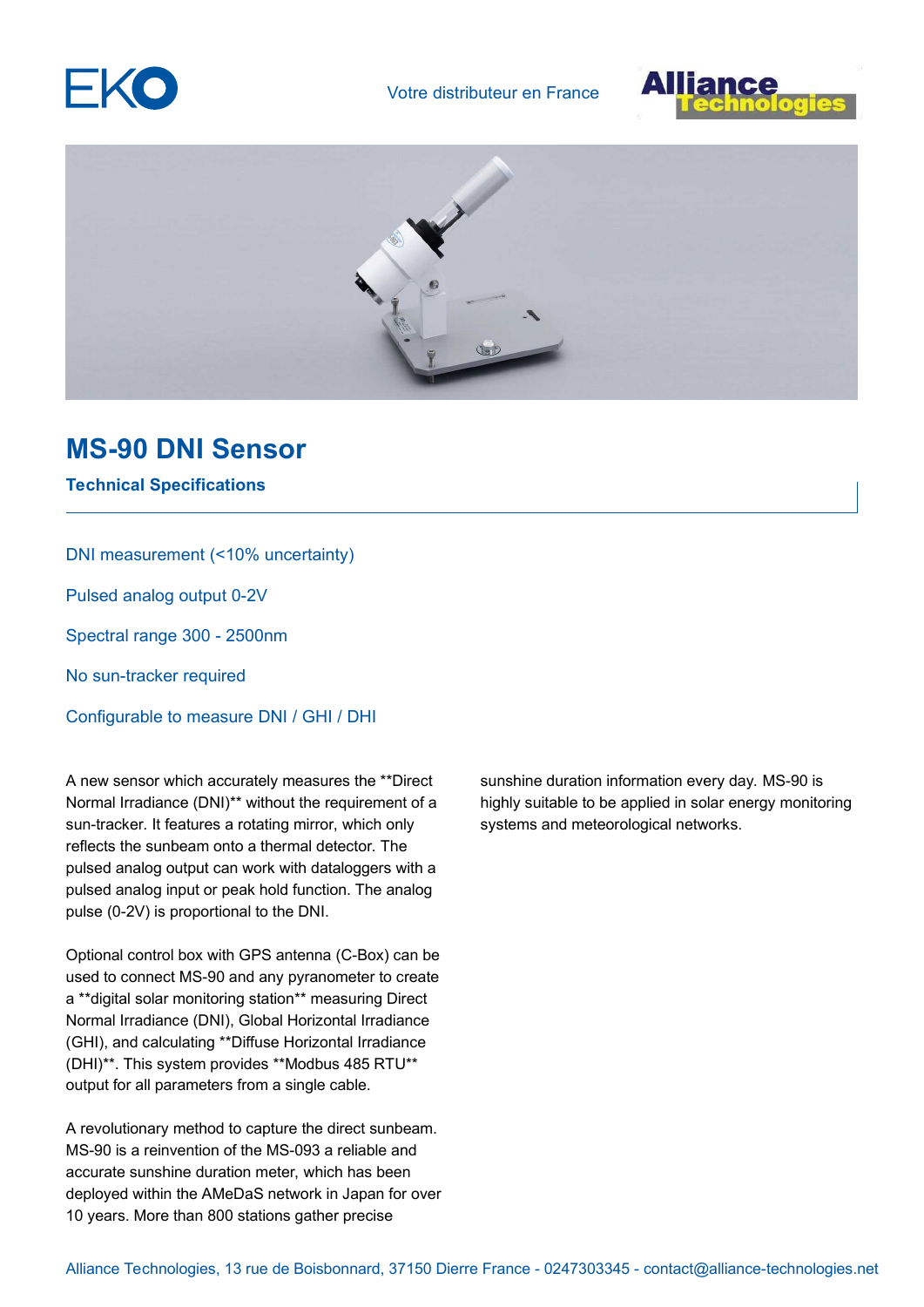



|                                    | <b>MS-90</b>                                            |
|------------------------------------|---------------------------------------------------------|
| ISO 9060:2018                      | Class C (DNI)                                           |
| <b>Output</b>                      | 0-2V (Pulse)                                            |
| Temperature response -20°C to 40°C | $+/- 5 \%$                                              |
| <b>Non-linearity</b>               | $+/- 2.5%$                                              |
| <b>Operating temperature range</b> | $-20 - 45 °C$                                           |
| <b>Wavelength range</b>            | 300 - 2500 nm (50% points)                              |
| <b>Power supply</b>                | 10.5 - 12.5 VDC                                         |
| <b>Dimensions mm</b>               | 350 (W) x 250 (L) x 200 (H) (Incl. optional base plate) |
| Weight                             | $2.5$ kg                                                |
| <b>Ingress protection IP</b>       | 67                                                      |
| <b>Cable length</b>                | 10 <sub>m</sub>                                         |
| <b>Geographic application</b>      | Lattitude (-58° to 58°) / Longitude (0° to 360°)        |
| <b>Power consumption</b>           | < 6 W                                                   |

| <b>Options</b>      | <b>MS-90</b>                                       |
|---------------------|----------------------------------------------------|
| <b>Cable length</b> | 20 / 30 / 50 m                                     |
| <b>Base plate</b>   | 350 x 250 / leveling feet mm                       |
| <b>Power supply</b> | 100 to 240 VAC / 12VDC / 200 x 140 x 80mm / 2.5 kg |

|                                    | <b>MS-90</b> |
|------------------------------------|--------------|
| ISO 9060:2018                      | -            |
| <b>Output</b>                      | 0-2V (Pulse) |
| Temperature response -20°C to 40°C | $+/- 5 \%$   |

Alliance Technologies, 13 rue de Boisbonnard, 37150 Dierre France - 0247303345 - contact@alliance-technologies.net